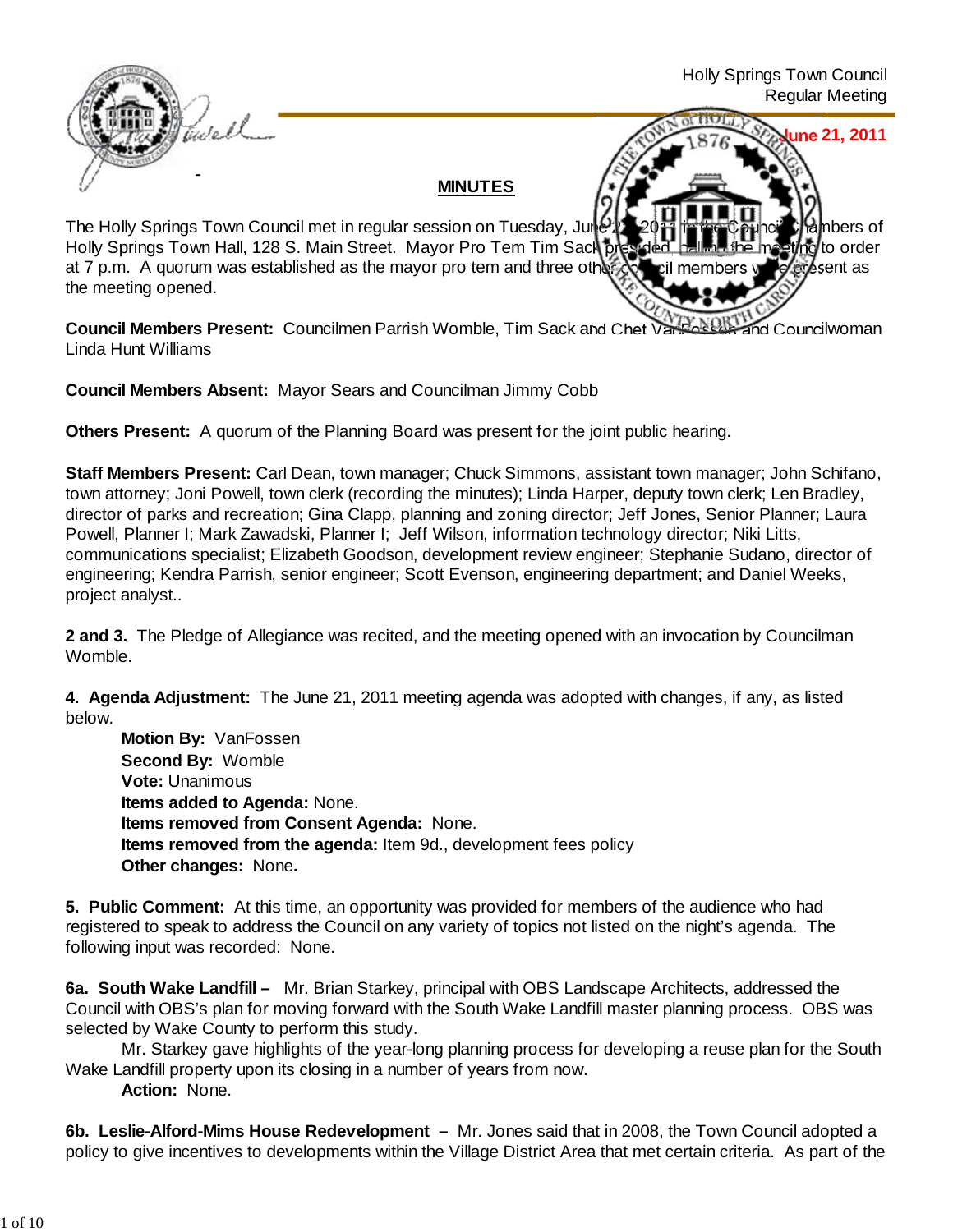Downtown Development Incentive, there would be a committee of staff assembled to meet with developers to evaluate requests for incentives prior to the requests' going to Town Council. The committee would then make recommendations to the Town Council based on the projects and the impacts to the Downtown Area.

 He said the Leslie-Alford-Mims house property owner and developer has asked for downtown development incentives associated with the ongoing renovation project.

 On May 18, Mr. Jones said, the DDI committee met with Mr. Brian Barber regarding his request for downtown development incentives related to the Mims house renovation plans that are before the Town Council. At this time, Mr. Barber indicated to the committee that he would be willing to defer all fees and improvement to a future time and did not want the Town to waive any fees or required improvements. Mr. Barber even suggested to the committee that any deferments should be tied to the future business. Since Mr. Barber suggested such an arrangement, this is to what the committee agreed.

 Several days after the meeting, the applicant recanted his own suggestion and indicated that, in fact, he did want waivers of fees and improvements (and not just deferment.)

 In order for the Council to do anything different than deferring the fees and improvements as was the original understanding, a public hearing would need to be held to receive comment on the Town's waiving of fees and improvements. Mr. Jones said if this is the path that Council would like to explore, staff would suggest holding off on any approvals of the Mims House plans (in the public hearings section of the agenda) so that staff can work with the applicant to estimate fees and cost of improvements.

Because Mr. Barber does not wish for his project to be delayed, he said he would agree to a deferment of fees so that the project could move forward, Mr. Jones said.

Mr. Barber addressed the Council. He said that although he agrees to the deferment, he might still ask the Council in the future for a waiver of those fees. He said at that time he would provide justification. He said he just wanted the Council to be aware of that possibility.

He also said he would like clarification from the town attorney and his own attorney before the town closes on the purchase of the Stafford-Wright land behind the Mims House. He said there are fees that might actually apply to that property, and he wants to make sure that he does not end up having to pay them.

 **Action:** The Council approved a motion to approve 11-DDI-01 Downtown Development Incentive in the form of deferred Planning and Zoning, Engineering and Building Code fees and public and private site improvements associated with 11-SEU-02 for Mims House Redevelopment as submitted by Spaulding & Norris, PA, Project Number 596-05, date revised May 11, 2011 with the following conditions:

- 1. All necessary building code permits to up-fit the structure for commercial use are to be obtained within 90 days of approval of 11-SEU-02.
- 2. Future established business will employ at least 15 full-time employees to be located at the Mims House location within 12 months of approval of 11-SEU-02.

**Motion By:** Williams **Second By:** VanFossen **Vote:** Unanimous

**7a. Public Hearing: Holly Springs Business Park, 01-PUD-03-A03 Amendment -** Ms. L. Powell said the Holly Springs Business Park Planned Unit Development (HSBP-PUD) was approved by the Holly Springs Town Council Nov. 19, 2002 and was last amended in 2006. The HSBP-PUD is a 248-acre business park with a mix of commercial, office, flex space and manufacturing uses. The HSBP-PUD was developed by the original property owner to create a master development plan for the remaining acreage of the business/industrial land in this area for marketing and development purposes.

 The proposed amendment to the existing HSBP-PUD that has been submitted to the Town is for the addition of the subject parcel, approximately 12.5 acres to allow for a potential future Novartis facility expansion.

 Approval of the Planned Unit Development District does not grant approval for construction or development of the property. If the master plan for the Planned Unit Development is approved, the developer would be required to submit detailed subdivision plans and development plans as development occurs to ensure compliance with the approved PUD Master Plan and other adopted Town ordinances and policies.

 With that explanation completed, Mayor Pro Tem Sack opened the public hearing to accept input. The following comments were recorded:

Tom Spaulding, 721 Trinity Road in Raleigh – Mr. Spaulding is the applicant. He said he was on hand if the Council had any questions.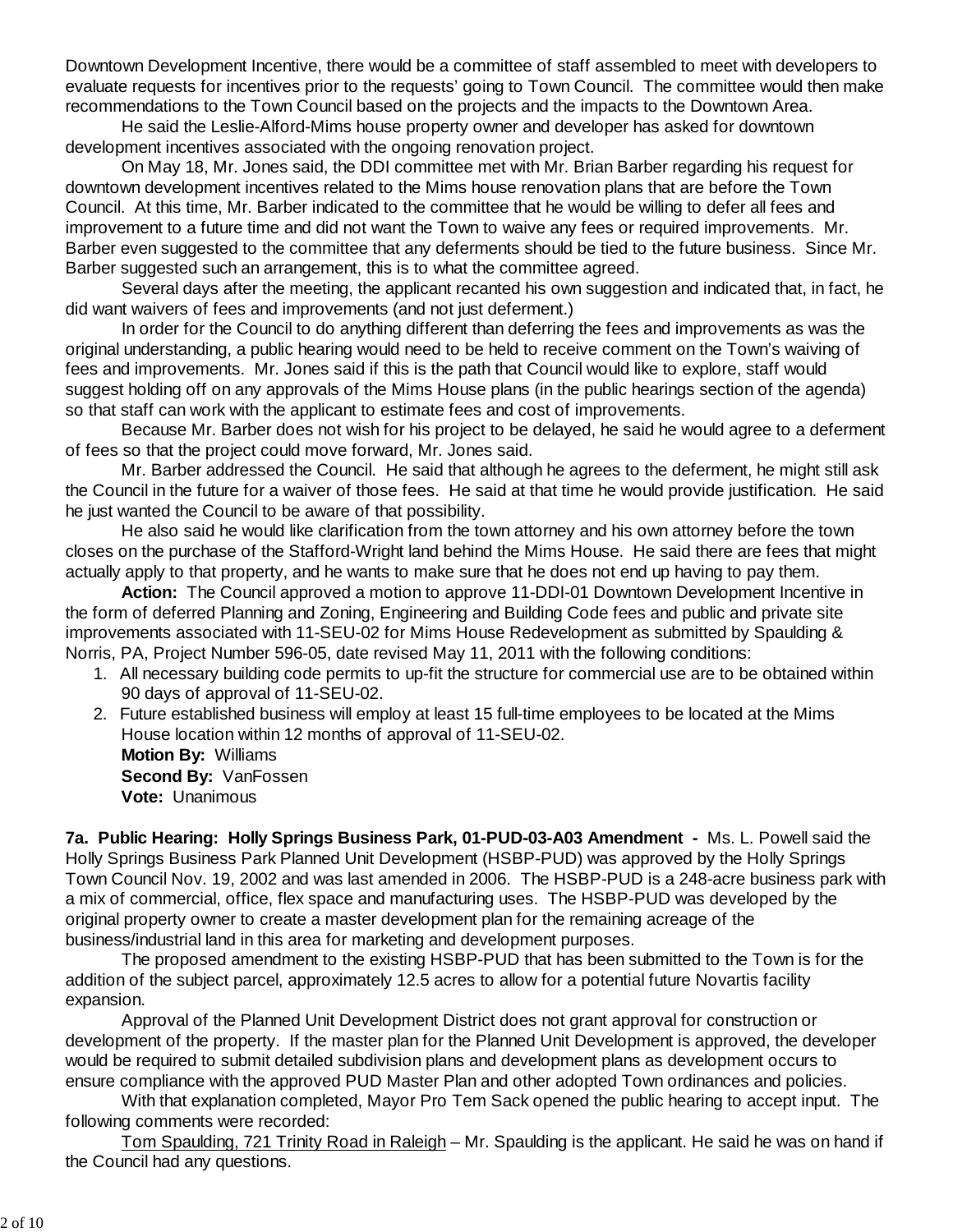George Smith, on behalf of the property owners – Mr. Smith is the real estate agent representing the owners. He said he was on hand if the Council had any questions.

He added that the property is designated in Town planning documents for business use. He said the land use planning already is in place so it would be a good addition to the Holly Springs Business Park. There being no further comments, the public hearing was closed.

**Action:** The Council approved a motion to forward Holly Springs Business Park Planned Unit Development Amendment #01-PUD-03-A03 to the planning board for further review and recommendation.

 **Motion By:** VanFossen **Second By:** Womble **Vote:** Unanimous

**7b. Public Hearing: Ordinance 11-04, UDO 11-UDO-02 Amendment -** Ms. Powell said that Town staff has received a request to amend the Unified Development Ordinance to allow for a banquet facility in the Town Village District. This would be classified as a Special Exception Use, meaning that any time a development petition is filed, a public hearing would be required to assess any potential impacts on adjacent properties and Town planning documents.

With that explanation completed, Mayor Pro Tem Sack opened the public hearing to accept input. The following comments were recorded: None.

There being no comments, the public hearing was closed.

Councilman VanFossen asked if any discussion was given to the Town's regulating on-site kitchens.

Ms. Powell said kitchens in banquet facilities would be catering kitchens, limited in their use and function.

 **Action #1:** The Council approved a motion to accept the following statements as true: *"The requested UDO text amendment is consistent with the* Vision Holly Springs *Comprehensive Plan policies for future land use. The proposed UDO amendment allows for viable downtown development, as well as other opportunities for commercial growth and development in Town."*

 **Motion By:** Williams **Second By:** Womble **Vote:** Unanimous

**Action #2:** The Council approved a motion to adopt Ordinance #11-04 to approve UDO Text Amendment #11-UDO-02 to modify UDO Section(s) 3.03 & 11.02 as submitted by Brian Barber.

 **Motion By:** Williams **Second By:** Womble **Vote:** Unanimous *A copy of Ordinance 11-04 is incorporated into these minutes as addendum pages.*

**7c. Public Hearing: Mims House Redevelopment Special Exception Use 11-SEU-02 -** Ms. Powell said that the Leslie-Alford-Mims House has stood in downtown Holly Springs since the 19<sup>th</sup> Century and is the Town's only National Historic Landmark structure. Its current owner is striving to revive the grandeur of the structure. This owner has plans for the structure, which include: professional offices, as well as a banquet facility that could house weddings, professional conferences and other similar occasions. This request was brought before the Planning Board in May 2009, but at that time other parties involved in the project chose not to move forward to Town Council for a final decision.

 She said currently, under the Mims House zoning district -- Town Village -- banquet facilities are not listed as a permitted use. The Town has received a request to allow for banquet facilities to be added as a Special Exception Use in the Town Village District as well as to define the use, banquet facility. She said that staff concurs that a banquet facility would be in keeping with uses in the downtown area, and would allow the Mims House to finally become a modern jewel that everyone can enjoy.

With that explanation completed, Mayor Pro Tem Sack opened the public hearing to accept sworn testimony. The following testimony was recorded under oath administered by the Deputy Town Clerk:

 Greg Stiffler, 6828 Tavermer Court, Apex, representing Holly Springs United Methodist Church – Mr. Stiffler said he would be opposed to the application unless a curb noted on the plan were eliminated as it blocks the church's access to one of its buildings.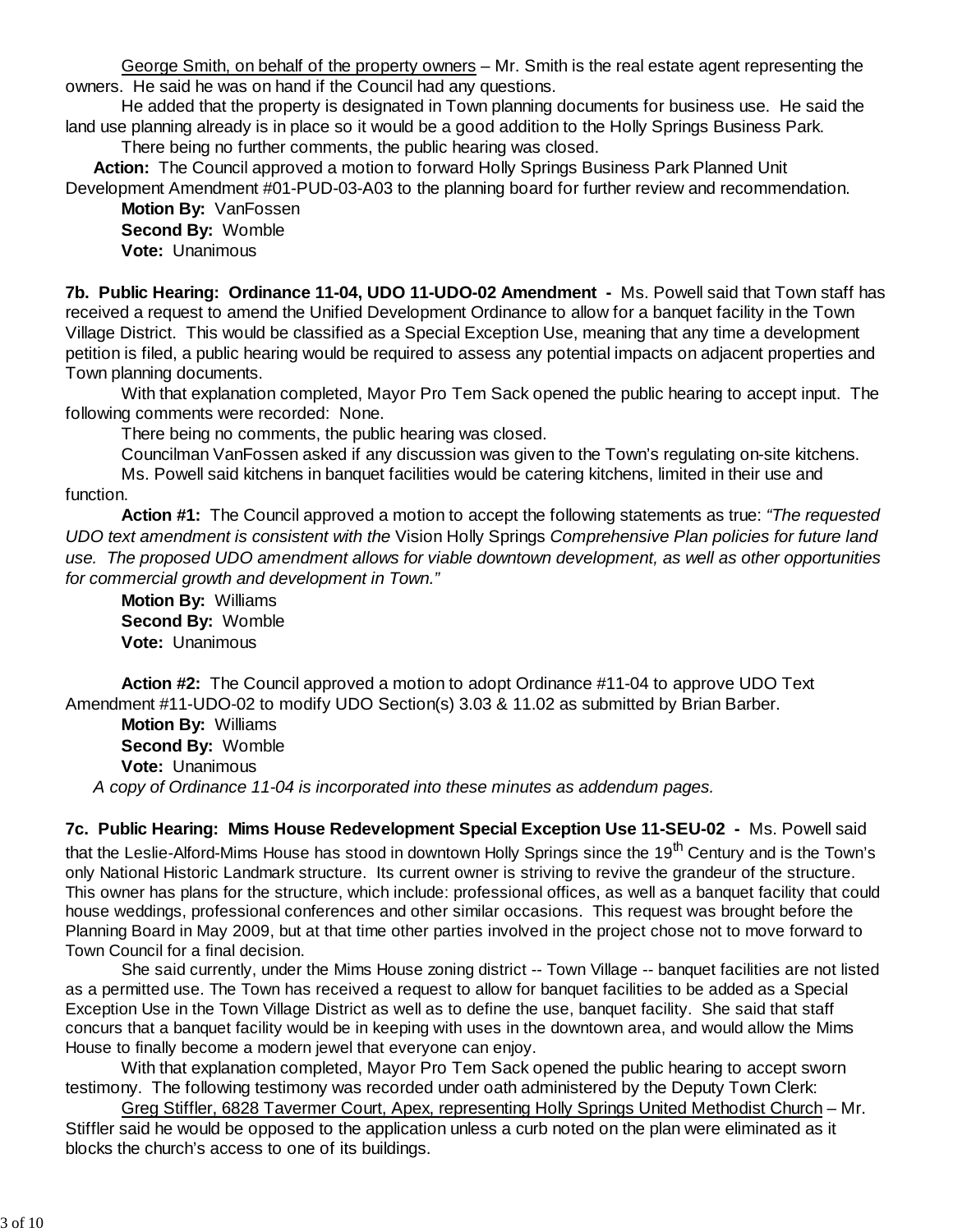Brian Barber, 100 Avent Ferry Road – Mr. Barber is the applicant and said he would accommodate the church in regard to the curb.

There being no further testimony, the public hearing was closed.

 **Action #1:** The Council approved a motion to make and accept the findings of fact to be recorded in the minutes for Special Exception Use Petition #11-SEU-02 for Mims House Renovations to allow for a banquet facility in the Town Village District as submitted by Spaulding & Norris PA, Project Number 596-05, date revised May 11, 2011.

## Special Exception Use Findings of Fact:

 A special exception use may only be granted upon the presentation of sufficient evidence to enable a written determination that:

- a. The proposed use will not be injurious to the public health, safety, comfort, community moral standards, convenience or general welfare;
- b. The proposed use will not injure or adversely affect the adjacent area;
- c. The proposed use will be consistent with the character of the district, land uses authorized therein, and the Town of Holly Springs Comprehensive Plan;
- d. The proposed use shall conform to all development standards of the applicable district (unless a waiver of such development standards is requested as part of the special exception use petition and approved as set forth above, in which case the proposed use shall conform to the terms and conditions of such waiver).
- e. Access drives or driveways are or will be sufficient in size and properly located to: ensure automotive and pedestrian safety and convenience, traffic flow as set forth in Section 7.09 – Pedestrian Circulation and Vehicular Area Design; and, control and access in case of fire or other emergency;
- f. Off-street parking areas, off-street loading areas, trash enclosures, trash pick-up and removal, and other service areas are located so as to be safe, convenient, allow for access in case of emergency, and to minimize economic, glare, odor, and other impacts on adjoining properties and properties in the general neighborhood;
- g. The lot, building or structure proposed for the use has adequate restroom facilities, cooking facilities, safety equipment (smoke alarms, floatation devices, etc.), or any other service or equipment necessary to provide for the needs of those persons whom may work at, visit or own property nearby to the proposed use;
- h. Utilities, schools, fire, police and other necessary public and private facilities and services will be adequate to handle the needs of the proposed use;
- i. The location and arrangement of the use on the site, screening, buffering, landscaping, and pedestrian ways harmonize with adjoining properties and the general area and minimize adverse impacts; and,
- j. The type, size, and intensity of the proposed use (including but not limited to such considerations as the hours of operation and numbers of people who are likely to utilize or be attracted to the use) will not have significant adverse impacts on adjoining properties or the neighborhood.

**Motion By:** VanFossen **Second By:** Womble **Vote:** Unanimous

*A* c*opy of Special Exception Use Petition 11-SEU-02 addressing the findings of fact is incorporated into these minutes as addendum pages.*

**Action #2:** Having made findings of fact that the project meets the requirements to be granted a Special Exception Use, the Council approved a motion to approve Special Exception Use Petition #11-SEU-02 for Mims House Redevelopment as submitted by Spaulding & Norris, PA, Project Number 596-05, date revised May 11, 2011 with the following conditions:

- 1. The following item must be addressed with the first construction drawing submittal:
	- a. Show a curb cut/driveway in the curb and gutter for the existing gravel parking area that is used by the church.
- 2. Prior to issuance of Certificate of Occupancy, the following must be completed:
	- a. Must receive approval of renovations and associated site improvements from Capital Area Preservation (CAP).

**Motion By:** VanFossen **Second By:** Williams **Vote:** Unanimous

### **7d. Public Hearing: Special Exception Use Petition, 11-SEU-03 -** Mr. Zwaradski said the Town has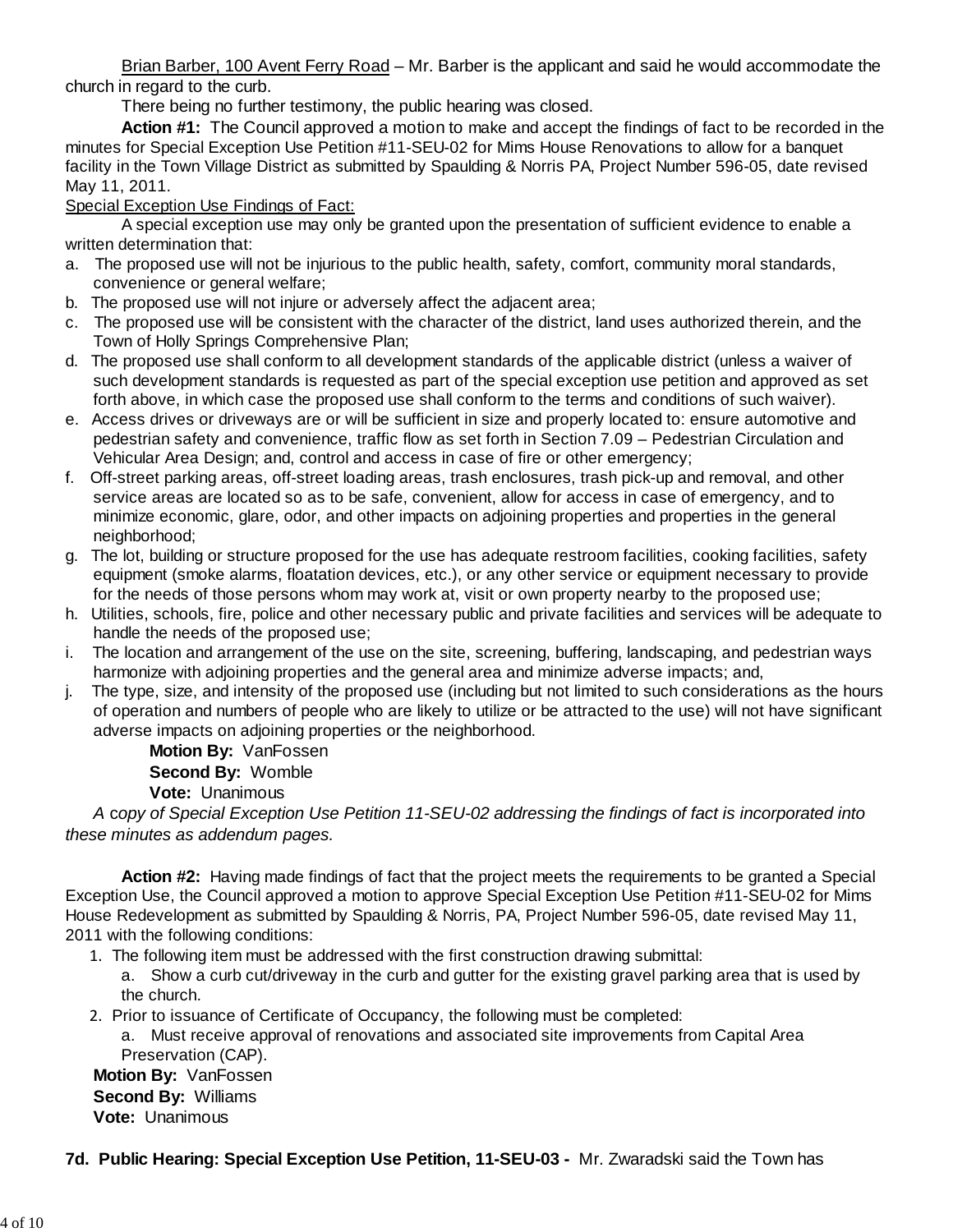received a request for a Special Exception Use to locate a family childcare home at 217 Milpass Avenue in the Windcrest Planned Unit Development zoning district. According to North Carolina General Statute § 110‑86 Definitions: " A family child care home is a child care arrangement located in a residence where, at any one time, more than two children, but less than nine children, receive child care."

He said the property is 0.14 acres in size and is located within the Windcrest Subdivision. The property includes capacity to accommodate three cars in the driveway for loading and unloading in addition to the one-car garage. No modifications are proposed to the exterior of the house or property.

Councilman VanFossen noted that approval by the Town Council would not mean that the applicant would not have to gain approval by the Windcrest Homeowners Association.

With that explanation completed, Mayor Pro Tem Sack opened the public hearing to accept sworn testimony. The following testimony was recorded under oath administered by the Deputy Town Clerk:

Janet Leigh, 217 Milpass Drive – Ms. Leigh, the applicant, responded to Councilwoman Williams' questions about the number of children she would keep. She said she planned to care for up to seven children aged 2 to 5 years old.

John Patterson, 205 Milpass Drive – Mr. Patterson, a neighbor, said he was concerned because the street is quite congested, and the community is struggling with property values.

Joe Hartman, 204 Milpass Drive – He said he was also concerned about the increased traffic that might be generated by the childcare operation.

Anthony Vermeer, 213 Milpass Drive – He said he is concerned because he is trying to sell his house next door and buyers might be dissuaded to purchase his property with a child care situation next door.

Councilman VanFossen asked what the hours of operation would be, and Ms. Leigh said from 7 a.m. to 6 p.m.

She added that her hope would be that there would no increased traffic because she would have client families with multiple children, who would arrive in one car. She said she also would hope that some of her client children would be from the neighborhood and would actually walk to her home or their parents, who would already be in the existing traffic count, would drop them by on their way to work.

There being no further testimony, the public hearing was closed.

Councilman VanFossen said it was a tough decision because neighbors are concerned.

Mayor Pro Tem Sack said he did not believe a family childcare home would have the impact that a daycare center would have. There would be no signs, there is only a small number of children and they would be kept in the home. He added that a daycare center is what many people have in mind when they oppose a family childcare home, but the reality is that there is no real impact to a neighborhood.

Councilman Womble and Councilwoman Williams agreed.

 **Action #1:** The Council approved a motion to make and accept the findings of fact to be recorded in the minutes for Special Exception Use Petition #11-SEU-03 for a family childcare home located at 217 Milpass Drive as submitted by Janet Leigh and Hannah Bazemore.

Special Exception Use Findings of Fact:

 A special exception use may be granted only upon the presentation of sufficient evidence to enable a written determination that:

- The proposed use will not be injurious to the public health, safety, comfort, community moral standards, a. convenience or general welfare;
- b. The proposed use will not injure or adversely affect the adjacent area;
- The proposed use will be consistent with the character of the district, land uses authorized therein, and c. the Town of Holly Springs Comprehensive Plan;
- The proposed use shall conform to all development standards of the applicable district (unless a waiver d. of such development standards is requested as part of the special exception use petition and approved as set forth above, in which case the proposed use shall conform to the terms and conditions of such waiver).
- e. Access drives or driveways are or will be sufficient in size and properly located to: ensure automotive and pedestrian safety and convenience, traffic flow as set forth in Section 7.09 – Pedestrian Circulation and Vehicular Area Design; and, control and access in case of fire or other emergency;
- Off-street parking areas, off-street loading areas, trash enclosures, trash pick-up and removal, and other f. service areas are located so as to be safe, convenient, allow for access in case of emergency, and to minimize economic, glare, odor, and other impacts on adjoining properties and properties in the general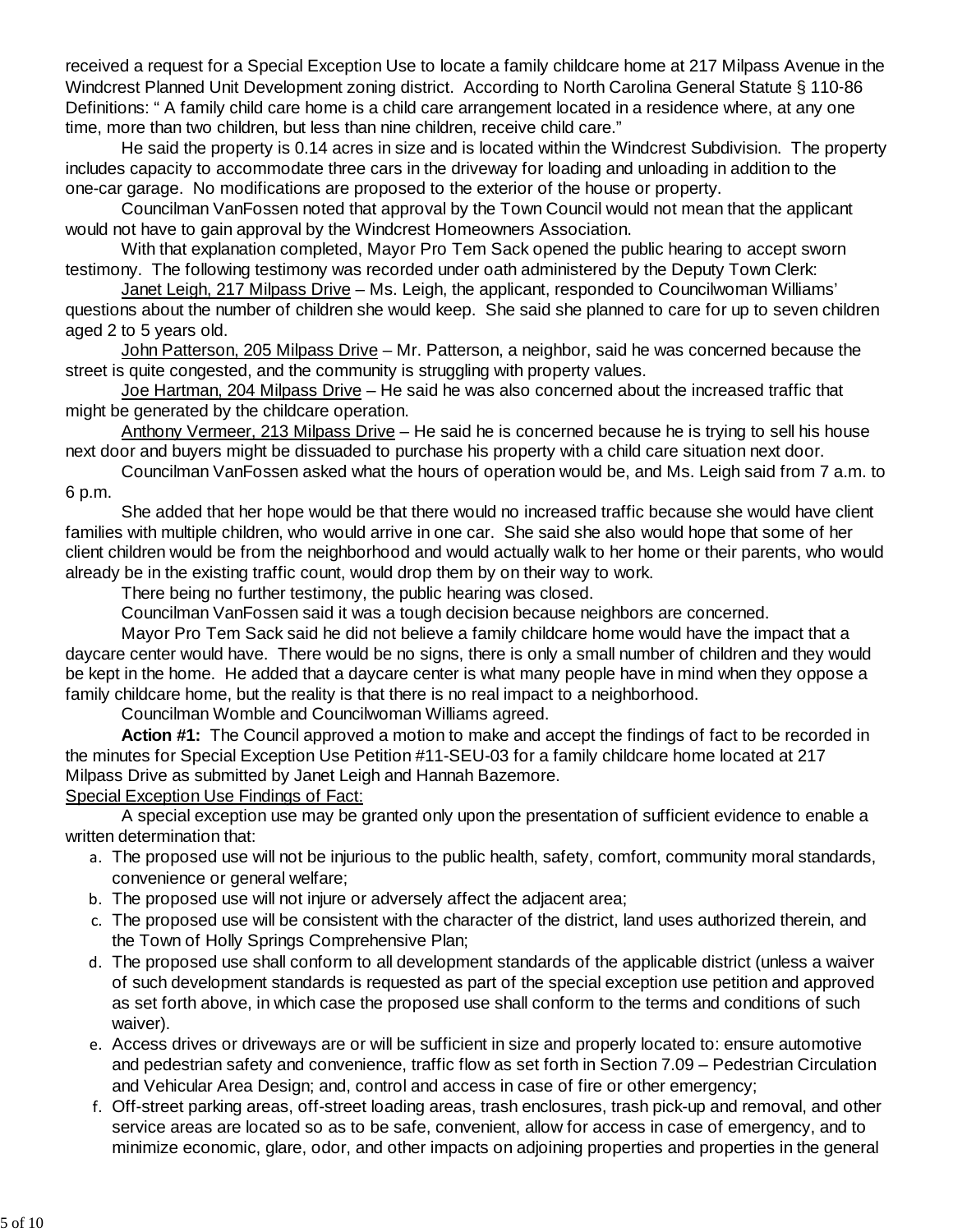neighborhood;

- The lot, building or structure proposed for the use has adequate restroom facilities, cooking facilities, g. safety equipment (smoke alarms, floatation devices, etc.), or any other service or equipment necessary to provide for the needs of those persons whom may work at, visit or own property nearby to the proposed use;
- Utilities, schools, fire, police and other necessary public and private facilities and services will be h. adequate to handle the needs of the proposed use;
- The location and arrangement of the use on the site, screening, buffering, landscaping, and pedestrian i. ways harmonize with adjoining properties and the general area and minimize adverse impacts; and,
- The type, size, and intensity of the proposed use (including but not limited to such considerations as the j. hours of operation and numbers of people who are likely to utilize or be attracted to the use) will not have significant adverse impacts on adjoining properties or the neighborhood.

**Motion By:** Womble

**Second By:** Williams

 **Vote:** The motion carried following a 3-1 vote. Councilmen Womble and Sack and Councilwoman Williams voted for the motion. Councilman VanFossen voted against.

 *A* c*opy of Special Exception Use Petition 11-SEU-03 addressing the findings of fact is incorporated into these minutes as addendum pages.*

**Action #2:** Having made findings of fact that the project meets the requirements to be granted a Special Exception Use, motion to approve Special Exception Use Petition #11-SEU-03 for a family childcare home located at 217 Milpass Drive as submitted by Janet Leigh and Hannah Bazemore with the following conditions:

1. All additional state and local permits and approvals will be required prior to the business opening.

**Motion By:** Womble

**Second By:** Williams

 **Vote:** The motion carried following a 3-1 vote. Councilmen Womble and Sack and Councilwoman Williams voted for the motion. Councilman VanFossen voted against.

 [Note: Mr. Schifano said the special exception does not pass because a four-fifths vote would be needed. Later in the meeting, Mr. Simmons advised Mr. Schifano that a three-fifths vote is needed to approve a special exception use. Mr. Schifano agreed that the motion did, indeed, pass. He said he would notify applicant and testifiants.]

**7e. Public Hearing: Rezoning Petition, 11-REZ-04 -** Mr. Zawadski said the Town has received a rezoning request for property located near the intersection of Piney Grove-Wilbon Road and Avent Ferry Road in the Town of Holly Springs Extraterritorial Planning Jurisdiction (ETJ).

He said the property is 18.36 acres in size and currently is zoned R-20: Residential. The applicant is requesting that the property be rezoned to R-MF-15: High-Density Multi-family Residential.

The property is located within the Southern Gateway Area Plan and is designated for Mixed Use land uses. The requested zoning to R-MF-15: High-Density Multi-family Residential would be consistent with the Mixed Use land use designation.

He said as you may see, there is old railroad right of way that divides this tract into two. The applicant was consulted on this to possibly add this area to the rezoning. The railroad still owns the right of way and thus the applicant is not in position to include this area at this time.

With that explanation completed, Mayor Pro Tem Sack opened the public hearing to accept input. The following comments were recorded:

Phil Stephens, Atlanta – Mr. Stephens addressed the Council to explain why he has not been able to acquire the unused railroad right of way.

There being no further comments, the public hearing was closed.

 **Action:** The Council approved a motion to accept the following statement as true: *"The requested zone map change from R-20: Residential to R-MF-15: Residential is consistent with the Holly Springs Comprehensive Plan since the Future Land Use Plan Map of the Village District Area Plan indicates this property as Mixed-Use and the R-MF-15 Residential District sets the maximum allowed density at 15*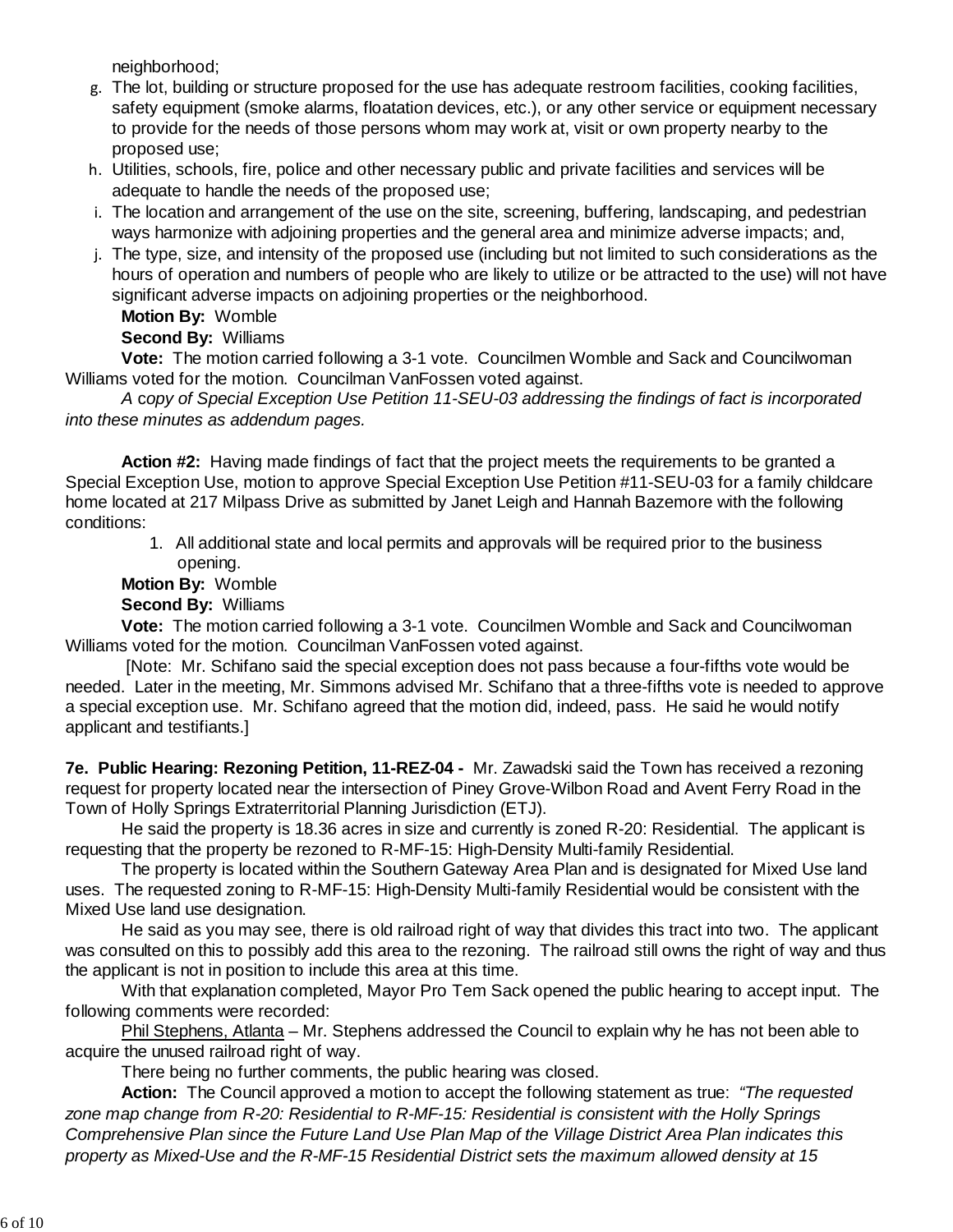*units/acre."*

 **Motion By:** Womble **Second By:** Williams **Vote:** Unanimous

**Action:** The Council approved a motion to adopt ordinance 11-REZ-04 for Zone Map Change Petition #11-REZ-04 to change the zoning of PIN# 0648-76-5713 from R-20: Residential to R-MF-15: High-Density Multi-family Residential.

 **Motion By:** Womble **Second By:** Williams **Vote:** Unanimous

*A copy of Ordinance 11-REZ-04 is incorporated into these minutes as an addendum page.*

**7f. Public Hearing: Comprehensive Transportation Plan -** Ms. Parrish said that Kimley-Horn Associates recently completed the Holly Springs Comprehensive Transportation Plan.

 A current Comprehensive Transportation Plan is vital for the future of transportation in Holly Springs, she said, adding that the last major plan was adopted in 2001, with only minor updates over the last few years. With the continued growth and development of residential and non-residential projects, it is necessary for the Town to have a plan that accommodates all of the transportation needs to maintain a sustainable and livable community.

Ms. Parrish said the key issues that have been addressed with this plan are:

- 1) implementing additional modes for a true multi-modal plan;
- 2) addressing regional traffic needs;
- 3) planning of roads that are able to be permitted through regulatory agencies;
- 4) transitioning and coordination with surrounding municipalities;

5) meeting criteria for project funding by N.C. Department of Transportation and/or the Capital Area Metropolitan Planning Organization (CAMPO);

- 6) looking at beneficial connections on collector roads;
- 7) evaluating cross sections;
- 8) evaluating the ultimate design for G.B. Alford Hwy.; and
- 9) implementing low-impact development options into the plan.

 She said through the planning process there have been various opportunities for the critical input of other departments and the public through the following: an advisory committee, public meetings and coordination meetings with adjacent municipalities, NCDOT, CAMPO, Progress Energy, U.S. Army Corps of Engineers, the N.C. Department of Water Quality, Triangle Transit and the N.C. Turnpike Authority.

Ms. Parrish introduced Mike Rutkowski of KHA who outlined the new transportation plan.

With that explanation completed, Mayor Pro Tem Sack opened the public hearing to accept input. The following comments were recorded: None.

There being no comments, the public hearing was closed.

**Action:** The Council approved a motion to adopt the Holly Springs Comprehensive Transportation

Plan.

 **Motion By:** VanFossen **Second By:** Williams **Vote:** Unanimous

 *A copy of the Holly Springs Comprehensive Transportation Plan referenced in these minutes is on file in the engineering department until such time as it may be dispose of in accordance with the North Carolina Records Retention and Disposition Schedule.*

**7g. Public Hearing: Bike Transportation Plan -** Ms. Parrish said that Greenways, Inc recently completed the Holly Springs Bicycle Plan. The North Carolina Department of Transportation funded 80% of this project with grant funds. A Bicycle Plan is a vital componant of transportation in Holly Springs. With the continued growth and development of residential and non-residential projects, it is necessary for the Town to have a plan that accommodates all of the transportation needs to maintain a sustainable and livable community.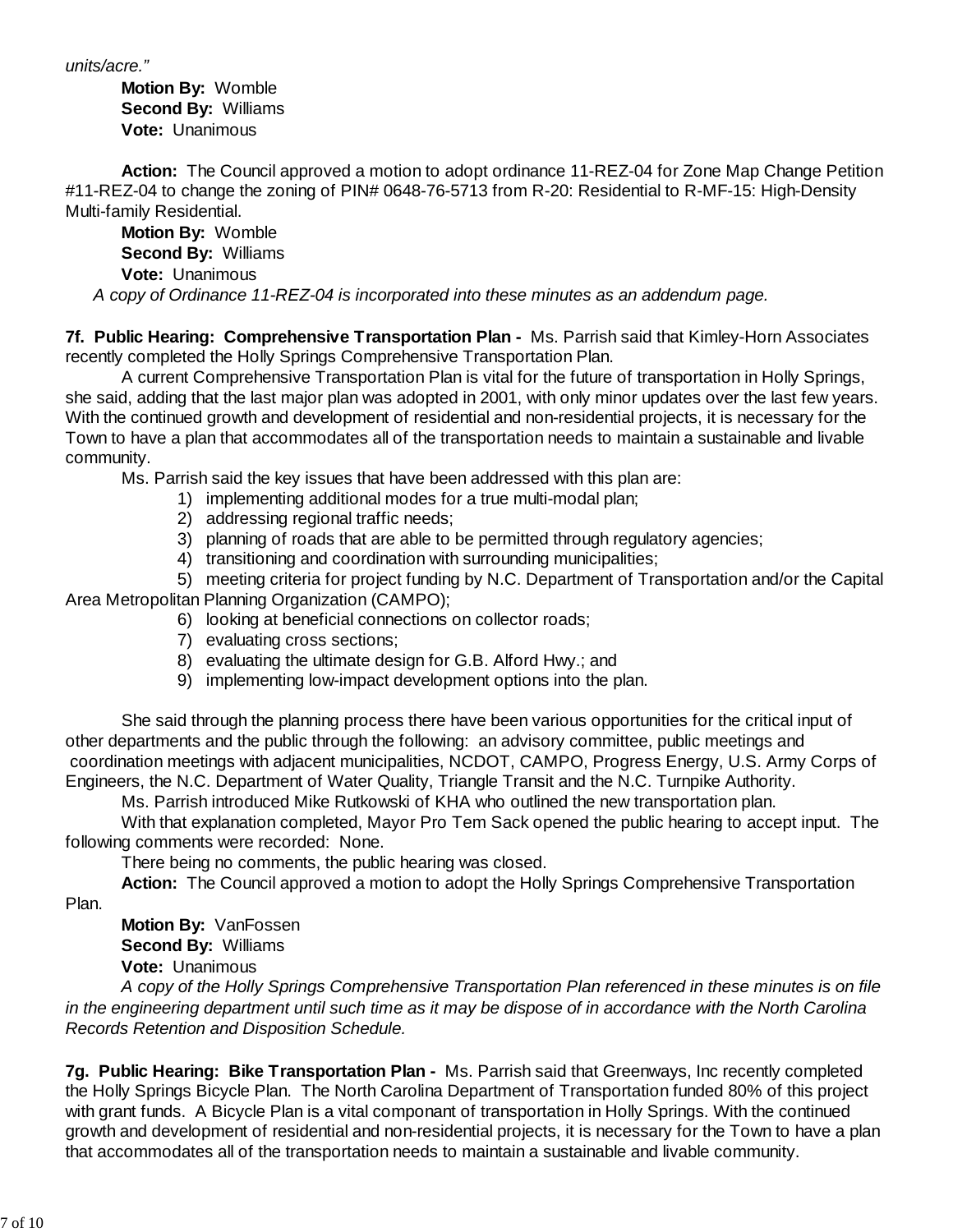Key issues that were included with development of this plan were:

- 1) evaluation of current conditions;
- 2) formation of recommendations;
- 3) implementation;
- 4) creation of a design toolbox;
- 5) formation of recommendations on policies;
- 6) consideration of public input; and
- 7) identification of funding sources.

 She said through the planning process there have been various opportunities for the critical input of other departments and the public through the following: an advisory committee, public meetings, and coordination meetings with adjacent municipalities, NCDOT and the Capital Area Metropolitan Planning Organization.

Ms. Parrish introduced Matt Hayes of Greenways Inc. who outlined the new bicycle transportation plan. With that explanation completed, Mayor Pro Tem Sack opened the public hearing to accept input. The

following comments were recorded: None.

There being no comments, the public hearing was closed.

 **Action:** The Council approved a motion to adopt the Holly Springs Bicycle Transportation Plan. **Motion By:** Womble

**Second By:** VanFossen

**Vote:** Unanimous

*A copy of the Holly Springs Bicycle Transportation Plan referenced in these minutes is on file in the engineering department until such time as it may be dispose of in accordance with the North Carolina Records Retention and Disposition Schedule.*

**8. Consent Agenda:** The Council approved a motion to approve all items on the Consent Agenda. The motion carried following a motion by Councilman VanFossen, a second by Councilman Womble and a unanimous vote. The following actions were affected:

8a. Minutes – The Council approved minutes of the Council's regular meeting held May 3, 2011.

8b. Budget Report – The Council received the monthly report of amendments to the FY 2010-11 budget approved by the town manager.

8c. Resolution 11-17 – The Council adopted Resolution 11-17 directing the town clerk to investigate the sufficiency of annexation petition A11-02 and setting a public hearing on the question of annexation for Tuesday, July 19, 2011.*A copy of Resolution 11-17 is incorporated into these minutes as addenda pages.*

8d. FY 2010-11 Audit Contract – The Council approved to enter into a contract with Christopher K. Abbot, CPA, PA in an amount not to exceed \$27,521 for auditing services of the Town's FY 2010-11 financial records.

8e. Resolution 11-18 – The Council adopted Resolution 11-18 to approve and enact Development Procedures Manual amendment 11-DPM-01. *A copy of Resolution 11-18 is incorporated into these minutes as addenda pages.*

8f. Resolution 11-19 – The Council adopted Resolution 11-19 to approve and enact Development Procedures Manual planning department amendments 11-DPM-02. *A copy of Resolution 11-19 is incorporated into these minutes as addendum pages.*

8g. Ballenridge Outfall Project – The Council approved to retain the firm of Diehl & Phillips for professional services in the Ballenridge outfall project and amendments to the FY 2010-11 budget in the amount of \$16,000 to cover the costs of the work. C*opies of budget amendments are incorporated into these minutes as addendum pages.*

8h. Resolution 11-20 – The Council adopted Resolution 11-20 accepting terms from RBC Centura Bank for a \$550,000 loan at 2.08% interest for three years for the purchase of 17.5 acres. *A copy of Resolution 11-20 is incorporated into these minutes as addendum pages.*

8i. Budget Amendment, \$172,800 – The Council adopted an amendment to the FY 2010-11 budget in the amount of \$172,800 to fund engineering projects. *A copy of the budget amendment is incorporated into these minutes as an addendum page.*

8j. Budget Amendment, \$444,000 – The Council adopted an amendment to the FY 2010-11 budget in the amount of \$444,000 to receive FEMA reimbursements for tornado recovery. *A copy of the budget*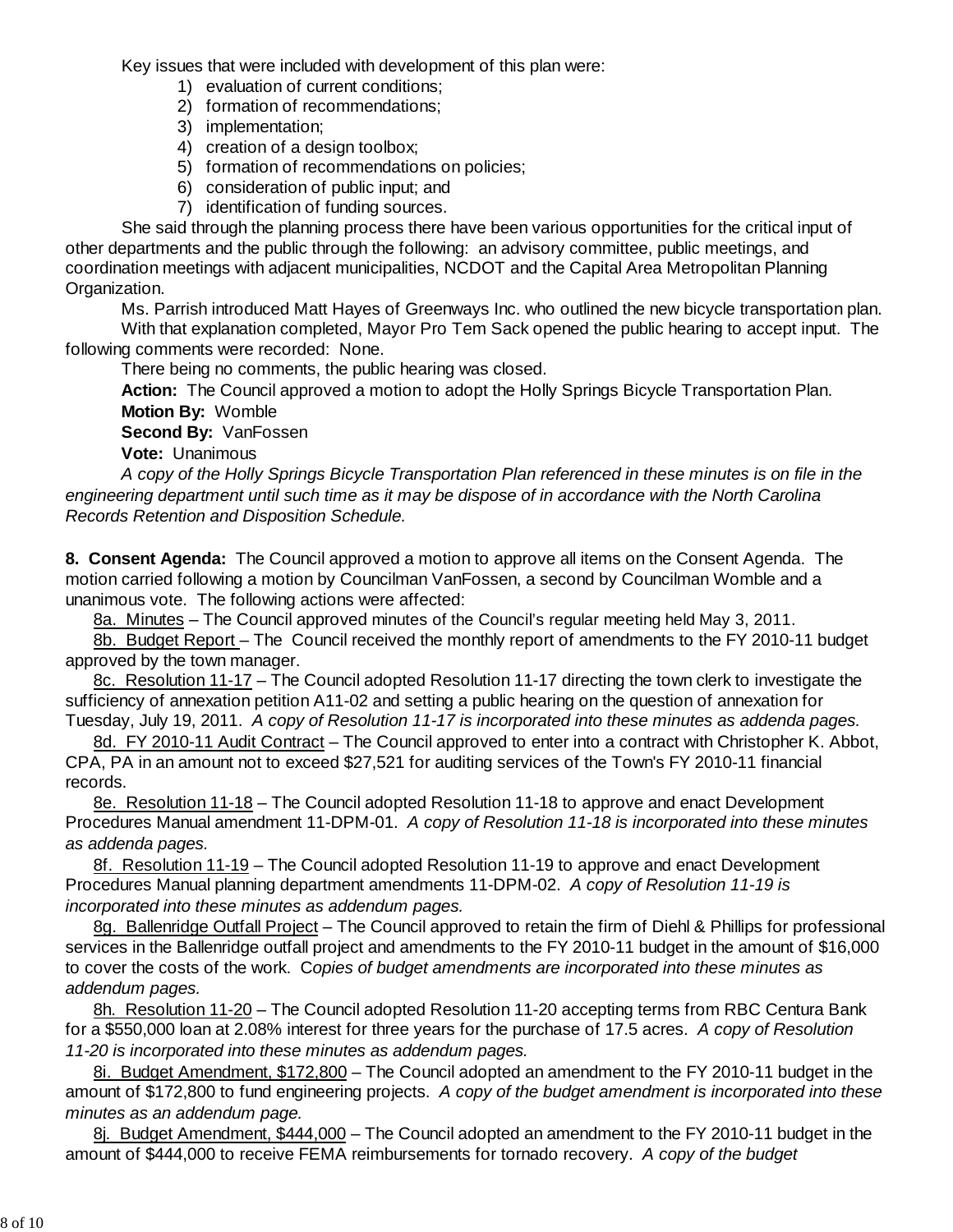*amendment is incorporated into these minutes as an addendum page.*

8k. Budget Amendment, \$20,000 – The Council adopted an amendment to the FY 2010-11 budget in the amount of \$20,000 to receive insurance proceeds for fire and rescue equipment. *A copy of the budget amendment is incorporated into these minutes as an addendum page.*

8l. Budget Amendment, \$500 - The Council adopted an amendment to the FY 2010-11 budget in the amount of \$500 to receive insurance proceeds for law enforcement vehicle. *A copy of the budget amendment is incorporated into these minutes as an addendum page.*

8m. Budget Amendment, \$1,369,870 – The Council adopted an amendment to the FY 2010-11 budget in the amount of \$1,369,870 to record loan payment. *A copy of the budget amendment is incorporated into these minutes as an addendum page.*

8n. Budget Amendment, \$65,000 – The Council adopted an amendment to the FY 2010-11 budget in the amount of \$65,000 to pay for water tank maintenance with phone tower lease payments. *A copy of the budget amendment is incorporated into these minutes as an addendum page.*

**9a. Bass Lake Road Sidewalk Project –** Ms. Parrish said that staff has completed in-house design on more than 5,000 feet of sidewalk to be installed along Bass Lake Road from Earp Street to the Bass Lake Park Retreat Center. This project was advertised and bids opened June 1. Four (4) bids were received as follows: JW Grand, \$424,913.36; Sandhills Construction, \$465,810.54; Narron Construction, \$486,413.56 and Pacos Construction, \$500,933.50.

**Action:** The Council approved a motion to award a construction contract for Bass Lake Road sidewalk to the lowest responsible bidder, J. W. Grand, in the amount of \$424,913.36; plus a 10% contingency for a total of \$465,000; and to approve a project budget and budget amendment.

**Motion By:** Womble **Second By:** VanFossen **Vote:** Unanimous

**9b. Parks and Recreation Bond Referendum --** Ms. J. Powell said that the Council has indicated an intention to ask voters if they would approve a parks and recreation bond with a referendum included on the Nov. 8, 2011 municipal election ballot.

 She said the first step in pursuing a bond referendum is to retain the services of bond counsel (bond counsel must be a different person than the town attorney.)

 She said the Council received in packet a letter of engagement provided by Bob Jessup of the Sanford Holshouser Law Firm. Mr. Jessup has served the Town as bond counsel in the past.

 Staff recommends this designation in that Mr. Jessup has done previous bond work through Sanford Holshouser and is familiar with the town and its projects, etc.

 **Action #1:** The Council approved a motion to adopt Resolution 11-21 appointing Bob Jessup as bond counsel for the Town's parks and recreation bond referendum.

 **Motion By:** Womble **Second By:** VanFossen **Vote:** Unanimous. *A copy of the Resolution 11-21 is incorporated into these minutes as an addendum page.*

**9c. Parks and Recreation Bond Referendum --** Ms. Powell presented a draft "Own Words Resolution," which is one of the first steps required in undertaking a bond referendum. In this resolution, the Town should state the amounts and reasons for the issuance of general obligation bonds. The Town may put into its "Own Words" resolution more projects and amounts that it ultimately goes to referendum with, but the Town may not leave anything out now and add to it later without starting the entire process over.

 The "Own Words" Resolution spells out a \$20 million bond issue for funding parks and recreation development, she said, adding that the referendum would be scheduled for the Nov. 8 municipal election ballot.

 **Action:** The Council approved a motion to adopt Resolution 11-22 to initiate the Town's Nov. 8, 2011 parks and recreation bond referendum process.

 **Motion By:** VanFossen **Second By:** Womble **Vote:** Unanimous.